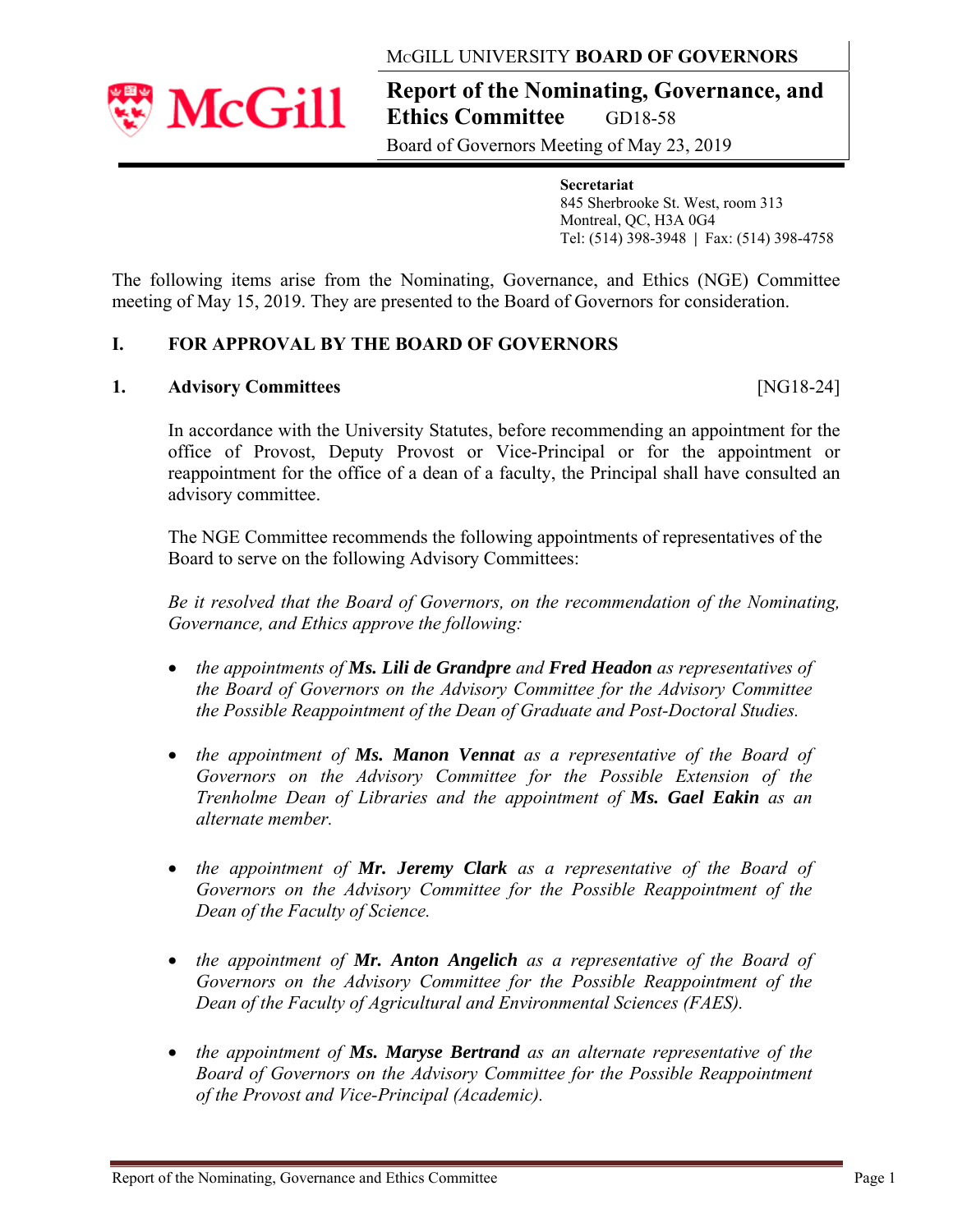### **2. Board Standing Committees** [NG18-25]

The NGE Committee reviewed the status of appointments on all Board Standing Committees. The NGE Committee recommends the appointments and reappointments noted below.

*Be it resolved that the Board of Governors, on the recommendation of the Nominating, Governance and Ethics Committee, approve the following:*

*[With respect to the Building and Property Committee]:*

 *appointment of Mr. Bryan Buraga as a student member of the Building and Property Committee for a one-year term commencing June 1, 2019 and ending May 31, 2020.*

*[With respect to the Committee to Advise on Matters of Social Responsibility (CAMSR)]:* 

- *the appointment Mr. Sam Altman as a member of the Committee to Advise on Matters of Social Responsibility for a term commencing immediately and ending June 30, 2021, to coincide with his end of term on the Investment Committee.*
- *the appointment Ms. Karen Sciortino as a member of the Committee to Advise on Matters of Social Responsibility for a three-year term commencing July 1, 2019 and ending June 30, 2022.*
- *the appointment of Mr. Bryan Buraga as student member of the Committee to Advise on Matters of Social Responsibility for a one-year term commencing June 1, 2019 and ending May 31, 2020.*

*[With respect to the Executive Committee]:* 

- *the appointment of Mr. Ehab Lotayef as a member of the Executive Committee for a two-year term commencing July 1, 2019 and ending June 30, 2021.*
- *the appointment of Mr. Sean Murphy as a student observer of the Executive Committee for a one-year term commencing June 1, 2019 and ending May 31, 2020.*

*[With respect to the Finance Committee]:* 

• *the appointment of Ms. Karen Sciortino as a member of the Finance Committee for a three-year term commencing July 1, 2019 and ending June 30, 2022.*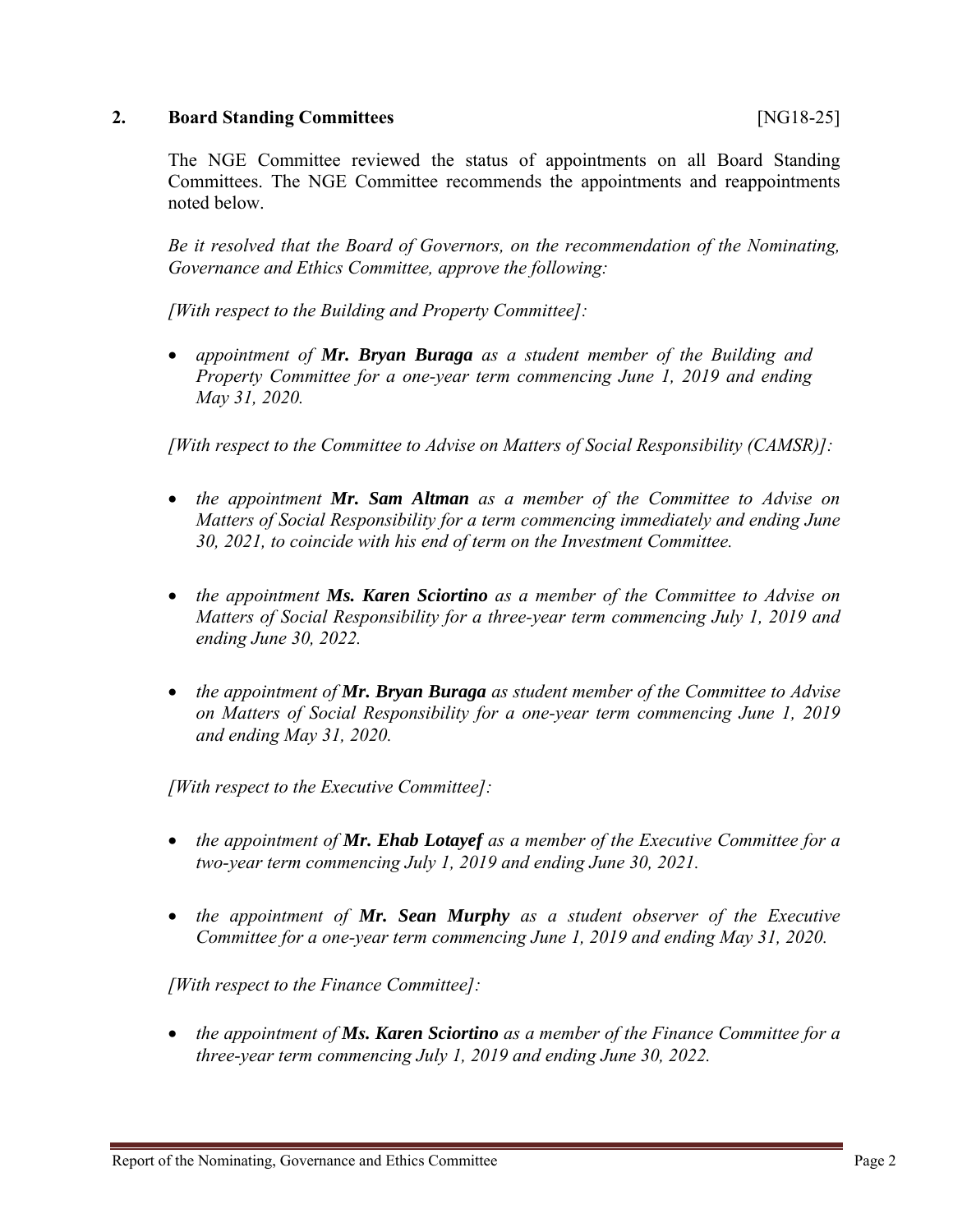- *the appointment of Dr. Lucy Gilbert as an observer on the Finance Committee for a three-year term commencing July 1, 2019 and ending June 30, 2022.*
- *the appointment of Mr. Dakota Rogers as a student observer of the Finance Committee for a one-year term commencing June 1, 2019 and ending May 31, 2020.*

*[With respect to the Human Resources Committee]:* 

 *the appointment of Ms. Diletta Prando as a member of the Human Resources Committee for a three-year term commencing July 1, 2019 and ending June 30, 2022.*

*[With respect to the Information Technology (IT) Committee]:* 

• *the appointment of Mr. Nikolas Dworek as a student member of the IT Committee for a one-year term commencing June 1, 2019 and ending May 31, 2020.*

*[With respect to the Investment Committee]:* 

- *the reappointment of Ms. Anik Lanthier as a member of the Investment Committee for a three-year term commencing July 1, 2019 and ending June 30, 2022.*
- *the appointment of Mr. Warren C. Smith as a member of the Investment Committee for a three-year term commencing July 1, 2019 and ending June 30, 2022.*

*[With respect to the Nominating, Governance and Ethics Committee]:* 

- *the appointment of Ms. Karen Sciortino as a member of the Nominating, Governance and Ethics Committee for a three-year term commencing July 1, 2019 and ending June 30, 2022.*
- *the appointment of Mr. Dakota Rogers as a member of the Nominating, Governance and Ethics Committee for a one-year term commencing June 1, 2019 and ending May 31, 2020.*

#### **3***.* **Internal and External Non-Board Bodies** [NG18-26]

The NGE Committee reviewed the status of appointments on a number of internal and external non-Board bodies. Based on its review, the NGE Committee recommends the following appointments and reappointments noted below.

*Be it resolved that the Board of Governors, on the recommendation of the Nominating, Governance and Ethics Committee, approve the following:*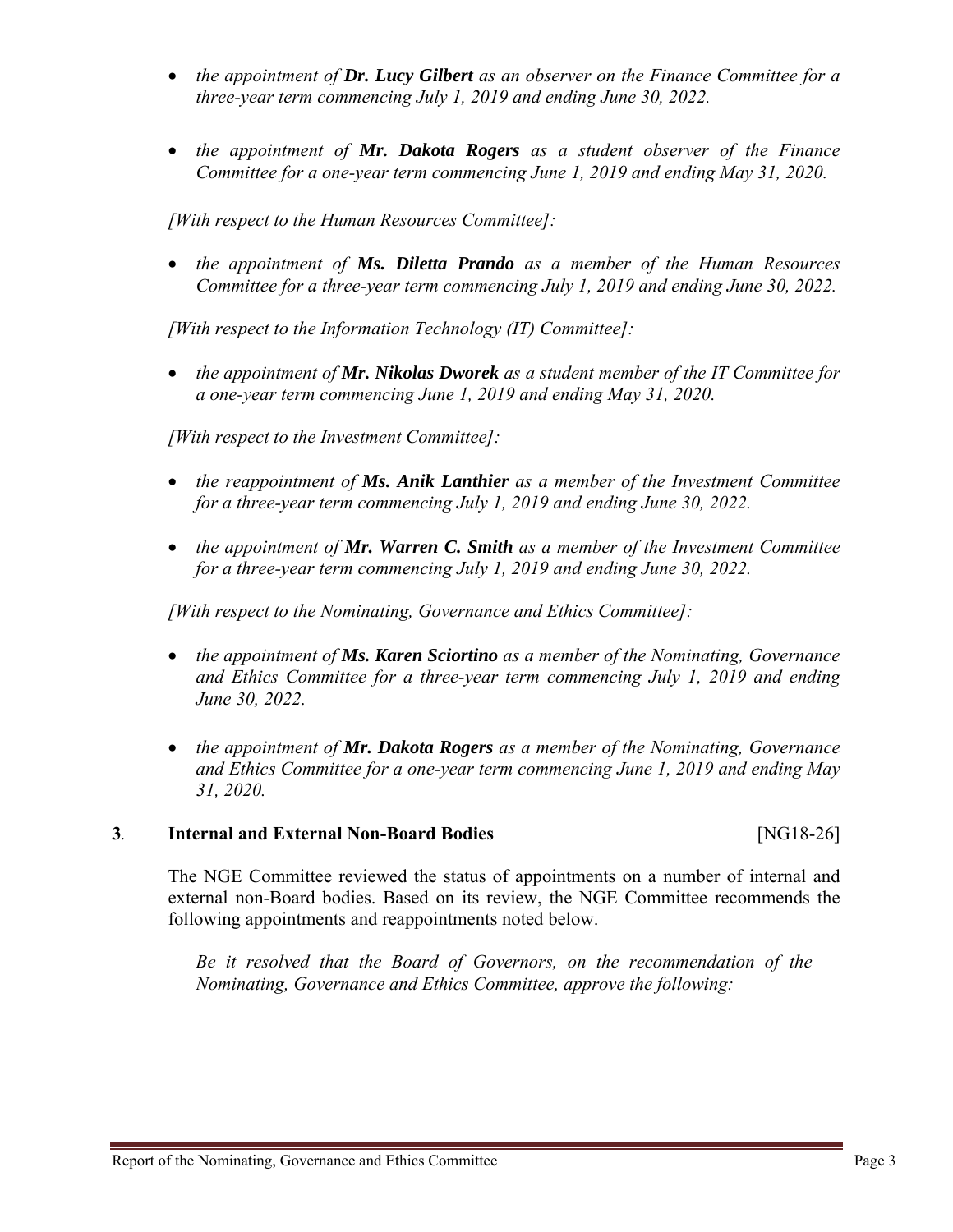- *the appointment of Ms. Manon Vennat as a member of the Academic Policy Committee for a three-year term commencing September 1, 2019 and ending August 31, 2022.*
- *the reappointment of Mr. John D'Agata, as a trustee on the McGill Long-Term Disability Plan (7257 and 7257-33) for a three-year term commencing January 1, 2020 and ending December 31, 2022.*
- *the reappointment of Ms. Cristiane Tinmouth as a trustee on the McGill Long-Term Disability Plan (7257-33) for a three-year term commencing January 1, 2020 and ending December 31, 2022.*
- *the appointment of Ms. Althia Raj as a trustee nominated by McGill University to the McGill Institute for the Study of Canada (MISC) for a four year -term commencing immediately and ending and ending August 31, 2023.*
- *the appointment of Mr. Graham Fraser nominated jointly by McGill University and the Bronfman family to the McGill Institute for the Study of Canada (MISC) for a four year -term commencing immediately and ending and ending August 31, 2023.*
- *the appointment of Ms. Tina Hobday as a member designated by the Board of Governors on the Pension Administration Committee for a three-year term commencing July 1, 2019 and ending August 31, 2022.*
- *the appointment of Mr. Philippe Gros as a representative of McGill University on Montréal InVivo for a two-year term commencing July 1, 2019 and ending June 30, 2021.*
- *the appointments of Mr. François Miller and Professor Sylvain Coulombe as representatives of McGill University on the Sustainability Innovation Committee for a two-year term (to be confirmed by the Palais des congrès de Montréal).*

# **II. FOR THE INFORMATION OF THE BOARD OF GOVERNORS**

# **1. Report of the Recruitment and Succession Planning Subcommittee** [NG18-23]

The Committee received a report from the Recruitment and Succession Planning Subcommittee (RSP) arising from the Subcommittee's April 18, 2019 meeting. The Subcommittee report focused on recruitment and succession planning needs concerning member-at-large positions. In this regard, a recommendation will be presented for Board approval in the fall.